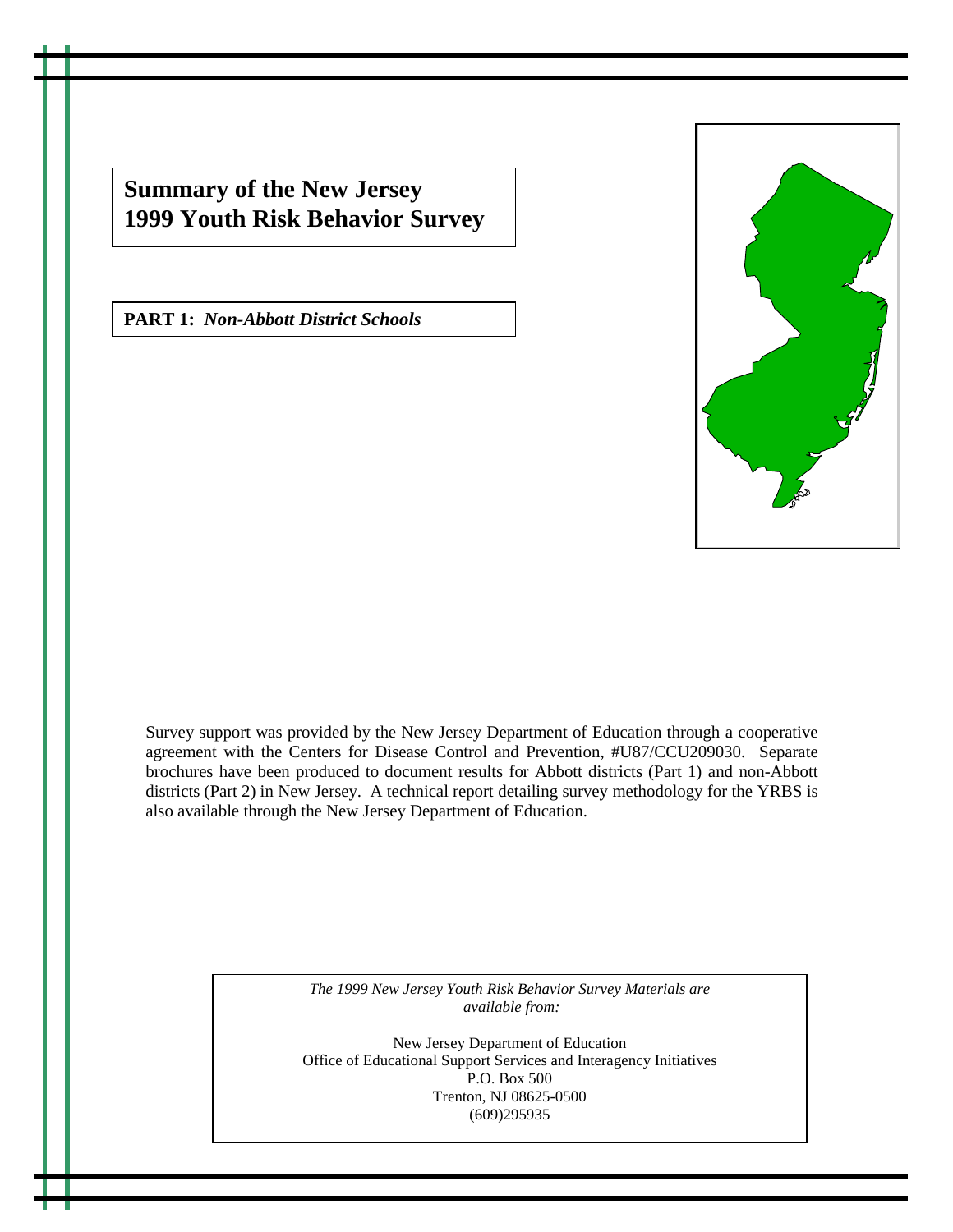# **1999 NJ YOUTH RISK BEHAVIOR SURVEY**

This brochure summarizes the findings of the 1999 New Jersey Youth Risk Behavior Survey of high school students in non-Abbott districts. The NJ Department of Education conducts this study every other year with funding from the Centers for Disease Control and Prevention (CDC). The study used a survey developed by CDC, which asks students to answer questions about their health-related behavior in six areas that are highly related to preventable illness and injury among young people.

A total of 1,093 students -- in 16 of 24 sampled schools - participated in the study. The response rate of 53% was below the level needed to provide reliable, representative results that could be projected to the entire population of non-Abbott district high school students. (A 60% response rate was required for survey weighting.) However, as the table to the right indicates, the profile of students who participated is comparable to NJ students overall. The findings can be considered indicative of students' health risk behaviors but should not be compared statistically with YRBS results in other regions or at other points in time.

# **TOBACCO USE**

Two-thirds of students surveyed (67%) have had at least one puff of a cigarette and 58% have smoked a whole cigarette. In their lifetime, 23 percent indicate that they have been regular smokers -- they have smoked at least one cigarette a day for 30 consecutive days. Overall, 12% of students can be classified currently as regular smokers. A third of students (34%) have smoked

**A current regular smoker is defined as one who smoked one or more cigarettes on all of the last 30 days. Students who meet that definition:**

| <b>Males</b>   | 12% |  |  |
|----------------|-----|--|--|
| <b>Females</b> | 13% |  |  |

cigarettes in the past 30 days. Of these smokers, 38% bought cigarettes in a store, 27% borrowed them from others, 22% gave someone money to buy them, 3% stole them, and 1% purchased them at a vending machine. Four-in-ten students who purchased them in a store say they were asked to show proof of age upon purchase in the past 30 days.

Fifteen percent of students have smoked cigars, cigarillos, or little cigars during the past 30 days and 5% of students have chewed tobacco or used snuff during this time period.

## **ALCOHOL AND DRUGS Alcohol**

More than 8-in-10 students  $(82%)$ report they have consumed at least one drink of alcohol in their lifetime. During the 30 days prior to the survey:

- 50% reported drinking;
- 36% reported drinking five or more drinks in a row within a few hours;
- 4% drank on school property.

A similar number of males (52%) and females (48%) have consumed alcohol in the past 30 days; while more males (36%) report having consumed five or more drinks in a row than females (25%).

## **Drugs**

Regarding lifetime usage, marijuana is the most frequently used drug among students. Forty percent of students have used marijuana at least once in their lives. More males (42%) than females (37%) have used marijuana in their lifetime; and 59% of those 18 and older have used marijuana compared to only 27% of those under 15.

The following figure indicates lifetime usage of various substances by New Jersey non-Abbott high school students:

The survey data was collected and this brochure produced under contract with the Center for Public Interest Polling at the Eagleton Institute, Rutgers University. A separate brochure reports study findings conducted among other NJ Abbott districts.

|                     | <b>SAMPLE</b><br><b>SCHOOLS</b> |        | <b>NEW JERSEY</b><br><b>SCHOOLS</b> |         |
|---------------------|---------------------------------|--------|-------------------------------------|---------|
| <b>DEMOGRAPHICS</b> |                                 | Non-   |                                     | Non-    |
|                     | Abbott                          | Abbott | Abbott                              | Abbott  |
| RACE/ETHNICITY      |                                 |        |                                     |         |
| White               | 21%                             | 67%    | 18%                                 | 75%     |
| <b>Black</b>        | 38                              | 9      | 42                                  | 10      |
| Hispanic            | 34                              | 13     | 36                                  | 7       |
| Other               | 7                               | 11     | 4                                   | 8       |
| <b>GRADE</b>        |                                 |        |                                     |         |
| q <sup>th</sup>     | 23%                             | 26%    | 33%                                 | 27%     |
| $10^{\text{th}}$    | 27                              | 27     | 26                                  | 25      |
| $11^{th}$           | 24                              | 25     | 21                                  | 25      |
| $12^{th}$           | 25                              | 21     | 19                                  | 23      |
| <b>GENDER</b>       |                                 |        |                                     |         |
| Male                | 48%                             | 48%    | 48%                                 | 50%     |
| Female              | 52                              | 52     | 52                                  | 50      |
| Population/Sample   | 1,159                           | 1,093  | 55,938                              | 252,007 |

## **Drug Usage in Lifetime**



During the past 30 days, 23% of students report using marijuana at least once. Six percent of students have used marijuana on 20 or more occasions and 5% have used marijuana on school property in this period. In addition, 2% of students have used cocaine in the past 30 days and 4% have used inhalants -- defined as sniffing glue, breathing contents of aerosol spray cans, or inhaling any paints or sprays.

A quarter of students (27%) say they have been offered, sold, or given illegal drugs on school property in the past year.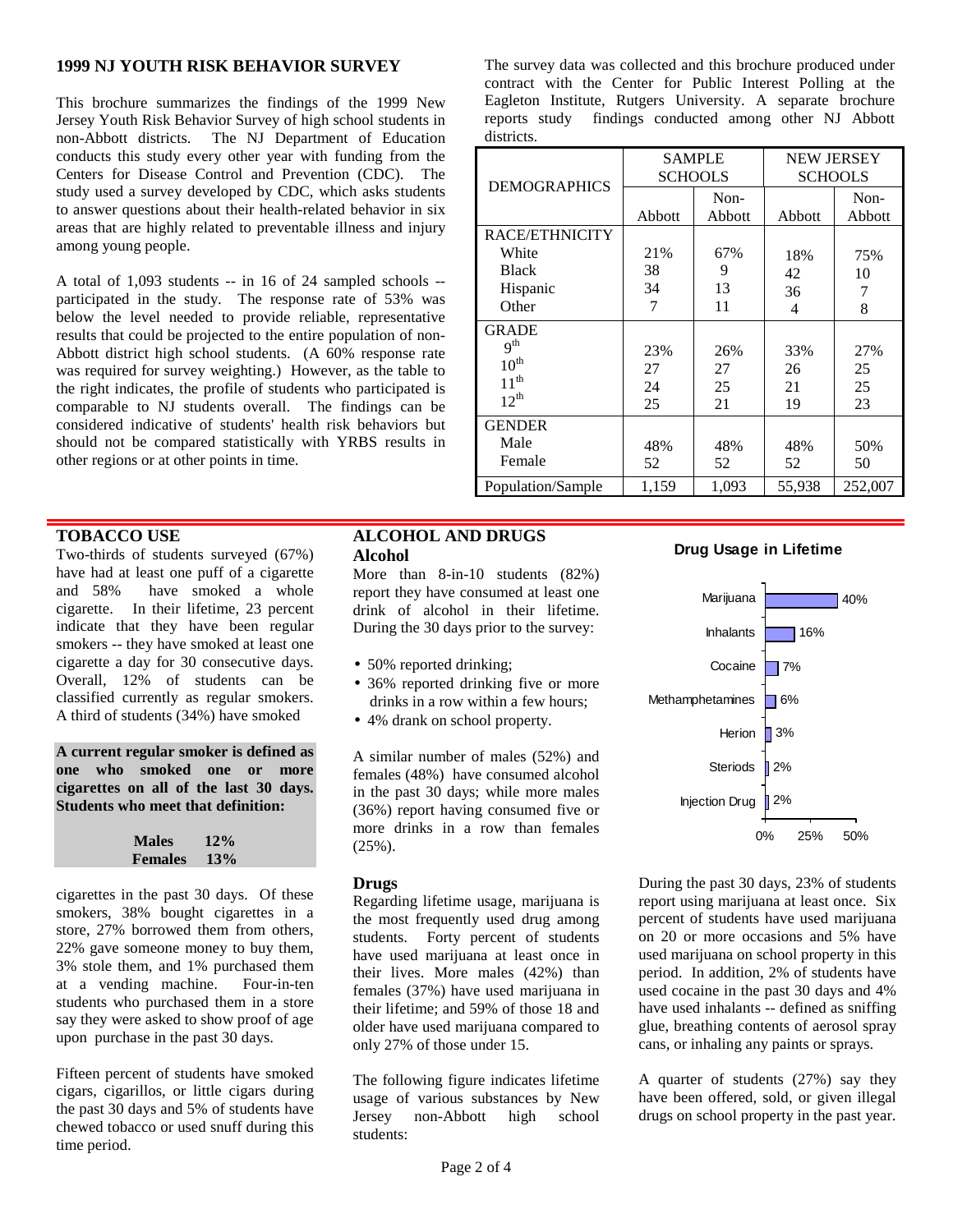# **POTENTIAL FOR INJURY Suicide**

About a third of those New Jersey non-Abbott district students surveyed say they have felt so sad or hopeless almost every day for a period of at least two weeks that they have stopped doing some usual activities (30%). Female students (37%) and those 18 years or older (35%) are most likely to express such sentiments.

Almost 1-in-5 say they have considered suicide in the past 12 months. Thirteen percent say they have actually planned suicide and 6% have attempted suicide in





## **BODY IMAGE**

More than 4-in-10 surveyed students (45%) say they are currently trying to *lose* weight -- 64% of females and 24% of males. On the other hand, 18% say they are trying to *gain* weight -- 30% of males and 6% of females.

The graph below indicates the methods students report they use to either maintain their current weight or lose weight:



the past 12 months. More female students (8%) say they have attempted suicide than male students (5%). Also, 2% of students report making a suicide attempt that resulted in an injury, poisoning, or overdose that had to be treated by a medical professional.

# **Seat Belts**

Sixteen percent of students say they either never or rarely use their seat belt when riding in a car driven by someone else.

## **Helmet Use**

Nine-in-ten students who ride a bicycle report that they rarely (6%) or never (84%) wear a helmet when doing so. About a third of students who ride motorcycles also say that they either rarely (8%) or never (20%) wear a helmet when riding.

## **Drinking and Driving**

In the past 30 days, 11% of students report having driven a car or other vehicle after drinking alcohol. During the same period, 28% of students say that on at least one occasion they have been in a car or other vehicle driven by someone else who had been drinking alcohol.

About a third of students  $(32\%)$ describe themselves as slightly or very overweight -- 25% of males and 38% of females.

# **DIETARY BEHAVIORS**

In the past 7 days, students report the following dietary behaviors:

- 14% had no servings of fruit;
- 12% drank no fruit juices;
- 7% had neither green salad, carrots nor any other vegetables;
- 15% did not drink any milk.

# **PHYSICAL ACTIVITY**

Of all students, 14% did not engage in any aerobic activities in the last seven days -- 17% of females and 10% of males. Twenty-four percent of students did not perform any strengthening or toning exercises during the last seven days -- 21% of males and 26% of females.

#### **Violence**

In the past 30 days, 11% of students say they have carried a weapon such as a gun, knife, or club in general and 5% have brought one into school. More males have carried a weapon (18%) or have brought one into school (8%).

# **Carry a Weapon**



One-in-ten students (10%) missed at least one day of school in the past 30 days because they felt unsafe at school or on their way to or from school. Students report the following violent incidents in the past 12 months:

31%: physical fight 10%: physical fight at school 9%: physically assaulted by partner 10%: threatened/injured at school

A little more than 6-in-10 students (62%) played on a sports team in the past year and 92% have at least one period of physical education class a week.

One-in-ten students (10%) say they watch five hours or more of television per school day and another 54% watch between 2 and 4 hours of TV on school days.

## **Watching Television**